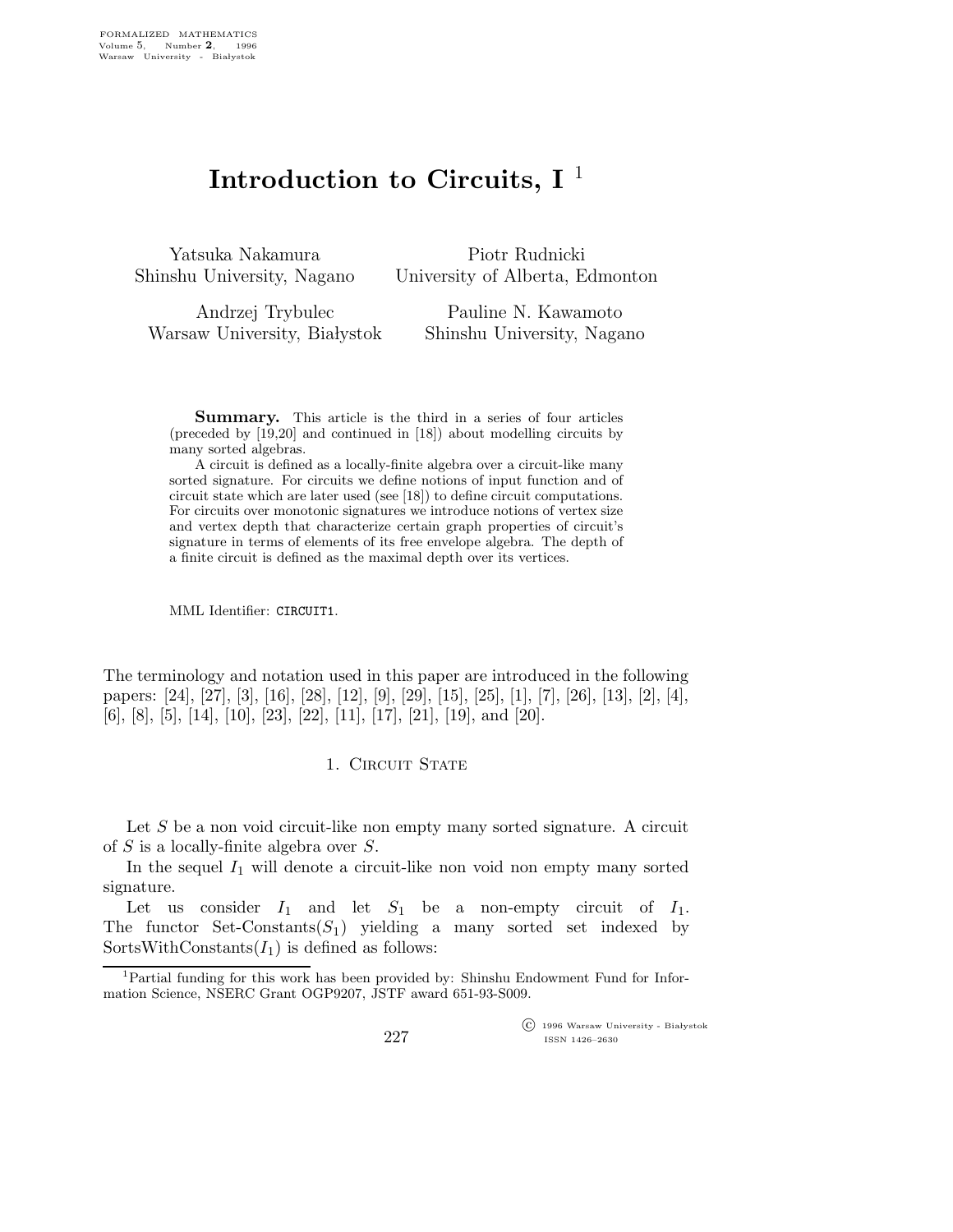(Def.1) For every vertex x of  $I_1$  such that  $x \in \text{dom Set-Constants}(S_1)$  holds  $(Set-Constraints(S_1))(x) \in Constants(S_1, x).$ 

The following proposition is true

Given  $I_1$ , and let  $S_1$  be a non-empty circuit of  $I_1$ , and let v be a vertex of  $I_1$ , and let e be an element of (the sorts of  $S_1)(v)$ . If  $v \in$  SortsWithConstants $(I_1)$  and  $e \in$  Constants $(S_1, v)$ , then  $(Set-Constraints(S_1))(v) = e.$ 

Let us consider  $I_1$  and let  $C_1$  be a circuit of  $I_1$ . An input function of  $C_1$  is a many sorted function from InputVertices( $I_1$ )  $\mapsto \mathbb{N}$  into (the sorts of  $C_1$ ) | Input Vertices $(I_1)$ .

The following proposition is true

(2) Given  $I_1$ , and let  $S_1$  be a non-empty circuit of  $I_1$ , and let  $I_2$  be an input function of  $S_1$ , and let n be a natural number. If  $I_1$  has input vertices, then  $(commute(I_2))(n)$  is an input assignment of  $S_1$ .

Let us consider  $I_1$ . Let us assume that  $I_1$  has input vertices. Let  $S_1$  be a non-empty circuit of  $I_1$ , let  $I_2$  be an input function of  $S_1$ , and let n be a natural number. The functor  $n-th$ -input( $I_2$ ) yields an input assignment of  $S_1$  and is defined by:

 $(Def.2)$   $n-th-*input*(I<sub>2</sub>) = (commute(I<sub>2</sub>))(n).$ 

The following proposition is true

(3) Given  $I_1$ , and let  $S_1$  be a non-empty circuit of  $I_1$ , and let  $I_2$  be an input function of  $S_1$ , and let n be a natural number. If  $I_1$  has input vertices, then  $n$ -th-input( $I_2$ ) = (commute( $I_2$ ))(n).

Let us consider  $I_1$  and let  $S_1$  be a circuit of  $I_1$ . A state of  $S_1$  is an element of  $\Pi$  (the sorts of  $S_1$ ).

The following propositions are true:

- (4) For every  $I_1$  and for every non-empty circuit  $S_1$  of  $I_1$  and for every state s of  $S_1$  holds dom  $s =$  the carrier of  $I_1$ .
- (5) Given  $I_1$ , and let  $S_1$  be a non-empty circuit of  $I_1$ , and let s be a state of  $S_1$ , and let v be a vertex of  $I_1$ . Then  $s(v) \in$  (the sorts of  $S_1)(v)$ .

Let us consider  $I_1$ , let  $S_1$  be a non-empty circuit of  $I_1$ , let s be a state of  $S_1$ , and let  $o$  be an operation symbol of  $I_1$ . The functor  $o$  depends-on-in  $s$  yields an element of  $\text{Arg}(o, S_1)$  and is defined as follows:

(Def.3) o depends-on-in  $s = s \cdot$  Arity(o).

In the sequel  $I_1$  will be a monotonic circuit-like non void non empty many sorted signature.

The following proposition is true

(6) Given  $I_1$ , and let  $S_1$  be a locally-finite non-empty algebra over  $I_1$ , and let  $v, w$  be vertices of  $I_1$ , and let  $e_1$  be an element of (the sorts of FreeEnvelope( $S_1$ ))(v), and let  $q_1$  be a decorated tree yielding finite sequence. Suppose  $v \in \text{InnerVertices}(I_1)$  and  $e_1 = \langle \text{the action at } v, \text{ the} \rangle$ carrier of  $I_1$ -tree( $q_1$ ). Let k be a natural number. If  $k \in \text{dom } q_1$  and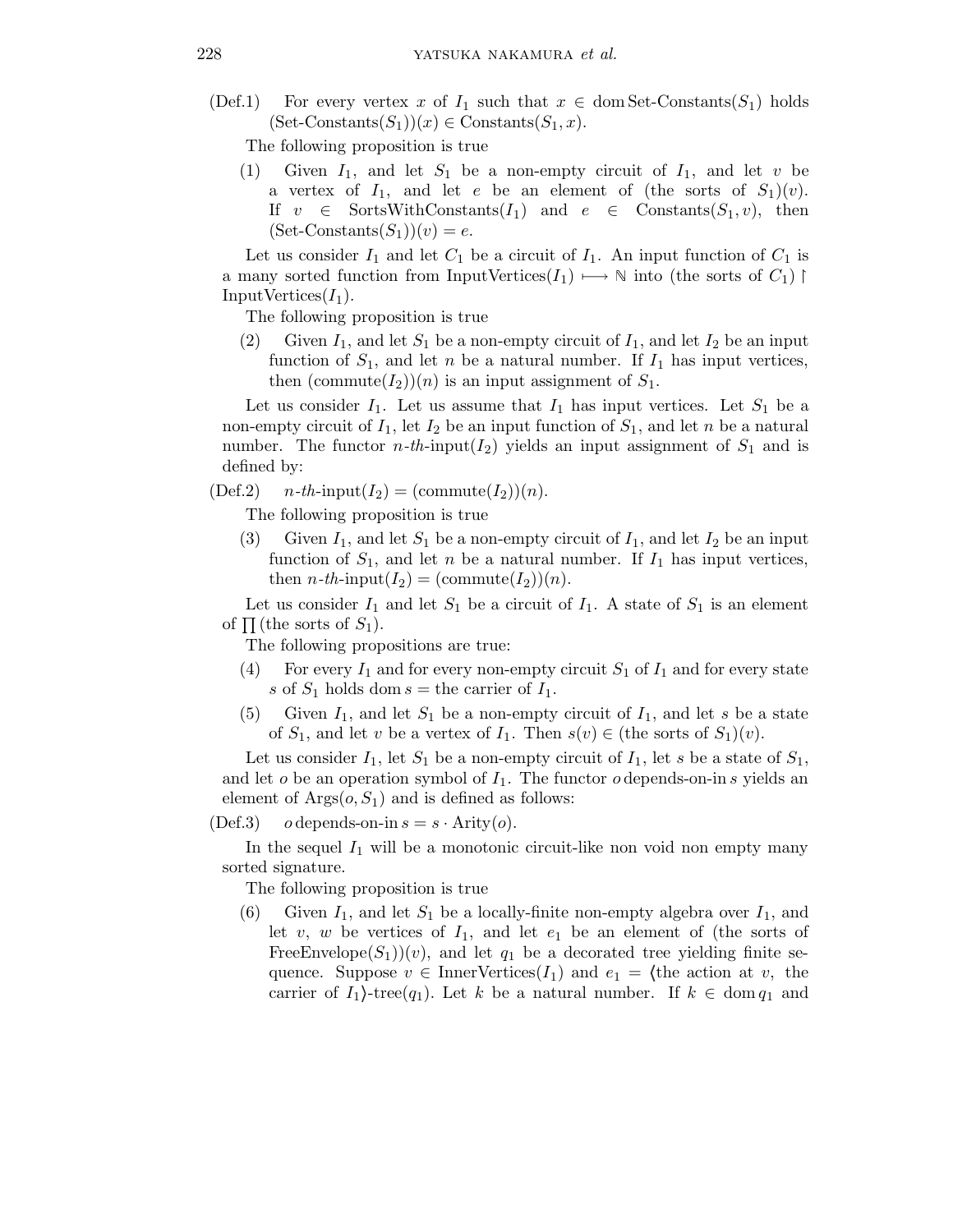$q_1(k) \in$  (the sorts of FreeEnvelope(S<sub>1</sub>))(w), then  $w = \pi_k$  Arity(the action at  $v$ ).

Let us consider  $I_1$ , let  $S_1$  be a locally-finite non-empty algebra over  $I_1$ , and let v be a vertex of  $I_1$ . Note that every element of the sorts of FreeEnvelope $(S_1)(v)$ is finite non empty function-like and relation-like.

Let us consider  $I_1$ , let  $S_1$  be a locally-finite non-empty algebra over  $I_1$ , and let  $v$  be a vertex of  $I_1$ . Observe that every element of the sorts of FreeEnvelope $(S_1)(v)$  is decorated tree-like.

Next we state four propositions:

- (7) Given  $I_1$ , and let  $S_1$  be a locally-finite non-empty algebra over  $I_1$ , and let v, w be vertices of  $I_1$ , and let  $e_1$  be an element of (the sorts of FreeEnvelope( $S_1$ ))(v), and let  $e_2$  be an element of (the sorts of FreeEnvelope $(S_1)(w)$ , and let  $q_1$  be a decorated tree yielding finite sequence, and let  $k_1$  be a natural number. Suppose  $v \in$ InnerVertices $(I_1)$  SortsWithConstants $(I_1)$  and  $e_1 =$  (the action at v, the carrier of  $I_1$ -tree $(q_1)$  and  $k_1 + 1 \in \text{dom } q_1$  and  $q_1(k_1 + 1) \in$ (the sorts of FreeEnvelope(S<sub>1</sub>))(w). Then  $e_1(\langle k_1 \rangle/e_2) \in$  (the sorts of FreeEnvelope $(S_1)(v)$ .
- (8) Given  $I_1$ , and let A be a locally-finite non-empty algebra over  $I_1$ , and let v be an element of the carrier of  $I_1$ , and let e be an element of (the sorts of FreeEnvelope(A))(v). Suppose  $1 < \text{card } e$ . Then there exists an operation symbol *o* of  $I_1$  such that  $e(\varepsilon) = \langle o, v \rangle$  the carrier of  $I_1$ .
- (9) Let  $I_1$  be a non void circuit-like non empty many sorted signature, and let  $S_1$  be a non-empty circuit of  $I_1$ , and let s be a state of  $S_1$ , and let s be an operation symbol of  $I_1$ . Then  $(Den(o, S_1))(o$  depends-on-in  $s) \in (the$ sorts of  $S_1$ )(the result sort of  $o$ ).
- (10) Given  $I_1$ , and let A be a non-empty circuit of  $I_1$ , and let v be a vertex of  $I_1$ , and let e be an element of (the sorts of FreeEnvelope(A))(v). Suppose  $e(\varepsilon) =$  (the action at v, the carrier of  $I_1$ ). Then there exists a decorated tree yielding finite sequence p such that  $e = \langle$  the action at v, the carrier of  $I_1$ -tree(p).

## 2. VERTEX SIZE

Let  $I_1$  be a monotonic non void non empty many sorted signature, let A be a locally-finite non-empty algebra over  $I_1$ , and let v be a sort symbol of  $I_1$ . One can verify that (the sorts of FreeEnvelope $(A)(v)$  is finite.

Let us consider  $I_1$ , let A be a locally-finite non-empty algebra over  $I_1$ , and let v be a sort symbol of  $I_1$ . The functor size(v, A) yielding a natural number is defined as follows:

(Def.4) There exists a finite non empty subset s of  $\mathbb N$  such that  $s =$ {card t : t ranges over elements of (the sorts of FreeEnvelope(A))(v)} and  $size(v, A) = \max s$ .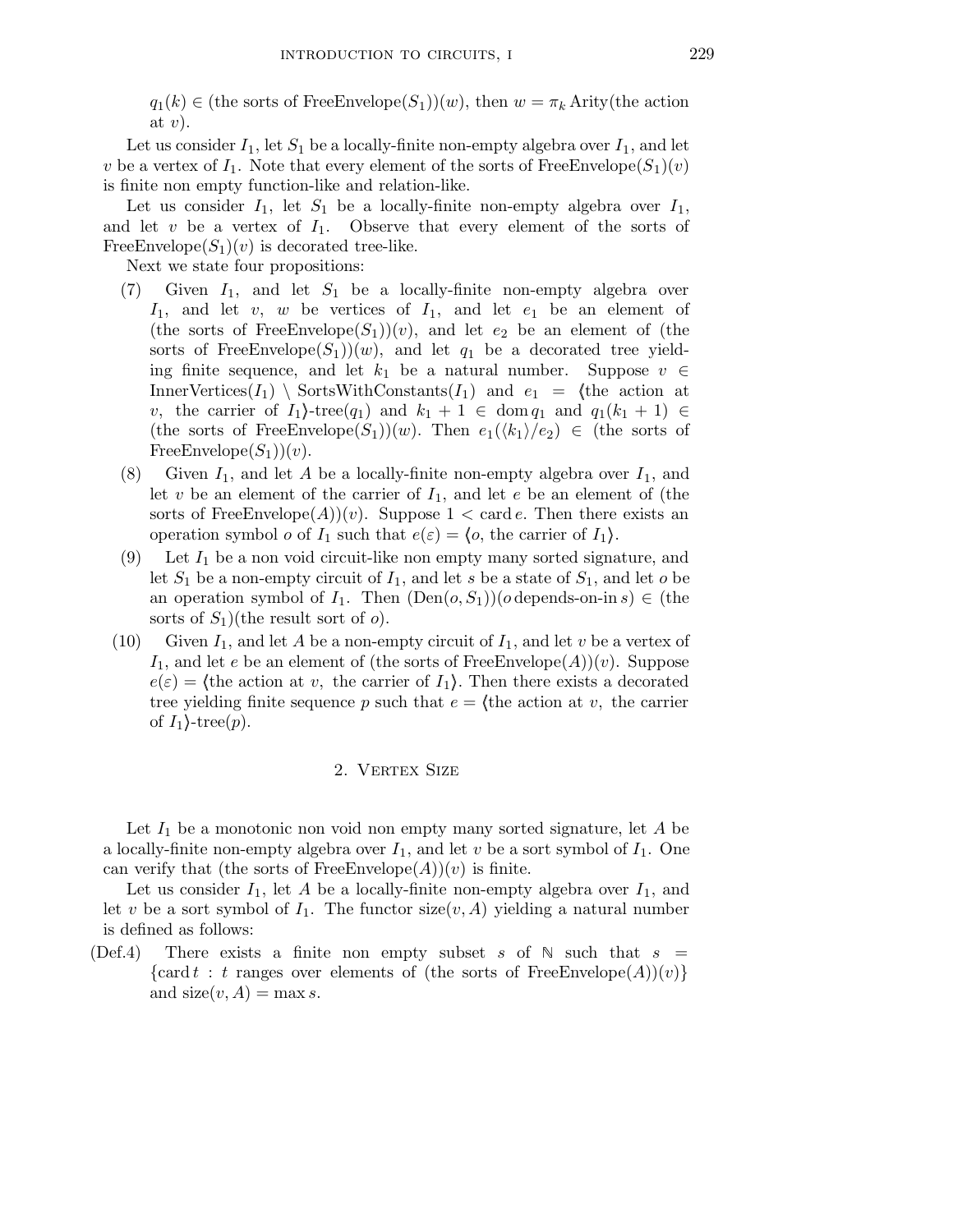Next we state four propositions:

- (11) Given  $I_1$ , and let A be a locally-finite non-empty algebra over  $I_1$ , and let v be an element of the carrier of  $I_1$ . Then size $(v, A) = 1$  if and only if  $v \in \text{InputVertices}(I_1) \cup \text{SortsWithConstraints}(I_1).$
- (12) Given  $I_1$ , and let  $S_1$  be a locally-finite non-empty algebra over  $I_1$ , and let  $v, w$  be vertices of  $I_1$ , and let  $e_1$  be an element of (the sorts of FreeEnvelope(S<sub>1</sub>))(v), and let  $e_2$  be an element of (the sorts of FreeEnvelope( $S_1$ ))(w), and let  $q_1$  be a decorated tree yielding finite sequence. Suppose  $v \in \text{InnerVertices}(I_1) \setminus \text{SortsWithConstants}(I_1)$  and card  $e_1 = \text{size}(v, S_1)$  and  $e_1 =$  (the action at v, the carrier of  $I_1$ )-tree( $q_1$ ) and  $e_2 \in \text{rng } q_1$ . Then card  $e_2 = \text{size}(w, S_1)$ .
- (13) Given  $I_1$ , and let A be a locally-finite non-empty algebra over  $I_1$ , and let v be a vertex of  $I_1$ , and let e be an element of (the sorts of FreeEnvelope(A))(v). Suppose  $v \in$  InnerVertices( $I_1$ ) \ SortsWithConstants $(I_1)$  and card  $e = size(v, A)$ . Then there exists a decorated tree yielding finite sequence q such that  $e = \langle \text{the action at } v, \text{ the} \rangle$ carrier of  $I_1$ }-tree(q).
- (14) Given  $I_1$ , and let A be a locally-finite non-empty algebra over  $I_1$ , and let v be a vertex of  $I_1$ , and let e be an element of (the sorts of FreeEnvelope(A))(v). Suppose  $v \in \text{InnerVertices}(I_1)$ SortsWithConstants $(I_1)$  and card  $e = \text{size}(v, A)$ . Then there exists an operation symbol *o* of  $I_1$  such that  $e(\varepsilon) = \langle o, v \rangle$  the carrier of  $I_1$ .

Let S be a non void non empty many sorted signature, let A be a locallyfinite non-empty algebra over S, let v be a sort symbol of S, and let  $e$  be an element of (the sorts of FreeEnvelope(A))(v). The functor depth(e) yielding a natural number is defined as follows:

(Def.5) There exists an element  $e'$  of (the sorts of Free(the sorts of  $A$ ))(v) such that  $e = e'$  and  $\text{depth}(e) = \text{depth}(e').$ 

The following propositions are true:

- (15) Given  $I_1$ , and let A be a locally-finite non-empty algebra over  $I_1$ , and let v, w be elements of the carrier of  $I_1$ . If  $v \in$  InnerVertices $(I_1)$  and  $w \in \text{rng}$  Arity(the action at v), then  $size(w, A) < size(v, A)$ .
- (16) For every  $I_1$  and for every locally-finite non-empty algebra A over  $I_1$ and for every sort symbol v of  $I_1$  holds size $(v, A) > 0$ .
- (17) Given  $I_1$ , and let A be a non-empty circuit of  $I_1$ , and let v be a vertex of  $I_1$ , and let e be an element of (the sorts of FreeEnvelope(A))(v), and let p be a decorated tree yielding finite sequence. Suppose that
	- (i)  $v \in \text{InnerVertices}(I_1),$
	- (ii)  $e = \langle \text{the action at } v, \text{ the carrier of } I_1 \rangle \text{-tree}(p), \text{ and}$
	- (iii) for every natural number k such that  $k \in \text{dom } p$  there exists an element e<sub>3</sub> of (the sorts of FreeEnvelope(A))( $\pi_k$  Arity(the action at v)) such that  $e_3 = p(k)$  and card  $e_3 = \text{size}(\pi_k \text{Arity}$  (the action at v), A). Then card  $e = size(v, A)$ .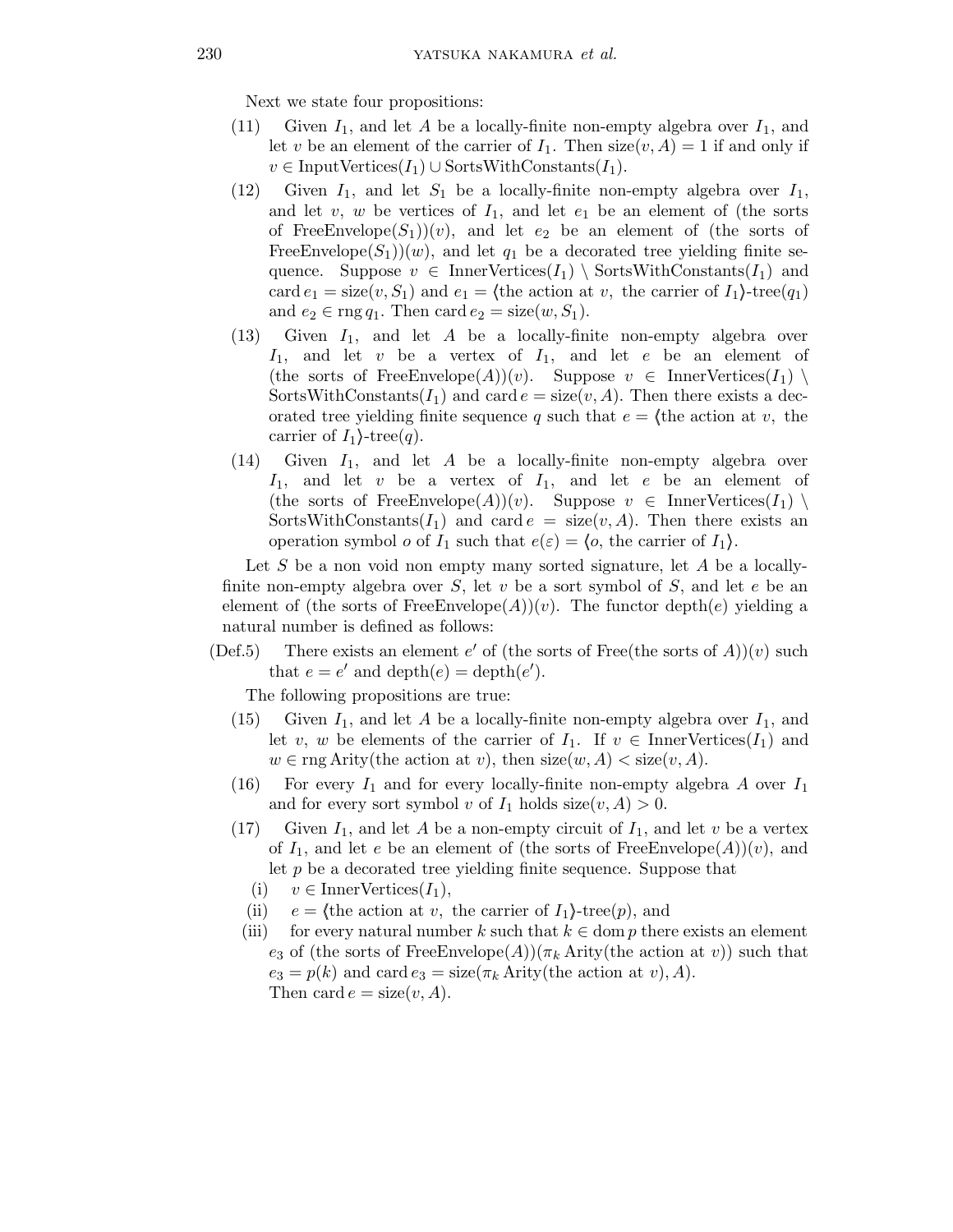#### 3. Vertex and Circuit Depth

Let S be a monotonic non void non empty many sorted signature, let A be a locally-finite non-empty algebra over  $S$ , and let  $v$  be a sort symbol of  $S$ . The functor depth $(v, A)$  yields a natural number and is defined by:

(Def.6) There exists a finite non empty subset s of  $\mathbb N$  such that  $s =$  $\{\text{depth}(t): t \text{ ranges over elements of (the sorts of FreeEnvelope}(A))(v)\}\$ and depth $(v, A) = \max s$ .

Let  $I_1$  be a finite monotonic circuit-like non void non empty many sorted signature and let A be a non-empty circuit of  $I_1$ . The functor depth $(A)$  yielding a natural number is defined by the condition (Def.7).

(Def.7) There exists a finite non empty subset  $D_1$  of  $\mathbb N$  such that  $D_1$  =  $\{\text{depth}(v, A) : v \text{ ranges over elements of the carrier of } I_1, v \in \text{the car-}$ rier of  $I_1$  and depth $(A) = \max D_1$ .

The following three propositions are true:

- (18) Let  $I_1$  be a finite monotonic circuit-like non void non empty many sorted signature, and let A be a non-empty circuit of  $I_1$ , and let v be a vertex of  $I_1$ . Then depth $(v, A) \leq$  depth $(A)$ .
- (19) Given  $I_1$ , and let A be a non-empty circuit of  $I_1$ , and let v be a vertex of  $I_1$ . Then depth $(v, A) = 0$  if and only if  $v \in \text{InputVertices}(I_1)$  or  $v \in$  SortsWithConstants $(I_1)$ .
- (20) Given  $I_1$ , and let A be a locally-finite non-empty algebra over  $I_1$ , and let v,  $v_1$  be sort symbols of  $I_1$ . If  $v \in$  InnerVertices( $I_1$ ) and  $v_1 \in$  rng Arity(the action at v), then  $\operatorname{depth}(v_1, A) < \operatorname{depth}(v, A)$ .

#### **REFERENCES**

- [1] Grzegorz Bancerek. Cardinal numbers. Formalized Mathematics, 1(2):377–382, 1990.
- [2] Grzegorz Bancerek. Cartesian product of functions. Formalized Mathematics, 2(4):547– 552, 1991.
- [3] Grzegorz Bancerek. The fundamental properties of natural numbers. Formalized Mathematics,  $1(1):41-46$ , 1990.
- [4] Grzegorz Bancerek. Introduction to trees. Formalized Mathematics, 1(2):421–427, 1990.
- [5] Grzegorz Bancerek. Joining of decorated trees. Formalized Mathematics, 4(1):77–82, 1993.
- [6] Grzegorz Bancerek. König's lemma. Formalized Mathematics,  $2(3):397-402$ , 1991.
- [7] Grzegorz Bancerek. König's theorem. Formalized Mathematics, 1(3):589–593, 1990.
- [8] Grzegorz Bancerek. Sets and functions of trees and joining operations of trees. Formalized Mathematics, 3(2):195–204, 1992.
- [9] Grzegorz Bancerek and Krzysztof Hryniewiecki. Segments of natural numbers and finite sequences. Formalized Mathematics, 1(1):107-114, 1990.
- [10] Grzegorz Bancerek and Piotr Rudnicki. On defining functions on trees. Formalized Mathematics, 4(1):91-101, 1993.
- [11] Ewa Burakowska. Subalgebras of many sorted algebra. Lattice of subalgebras. Formalized Mathematics, 5(1):47–54, 1996.
- [12] Czesław Byliński. Functions and their basic properties. Formalized Mathematics,  $1(1):55-65, 1990.$